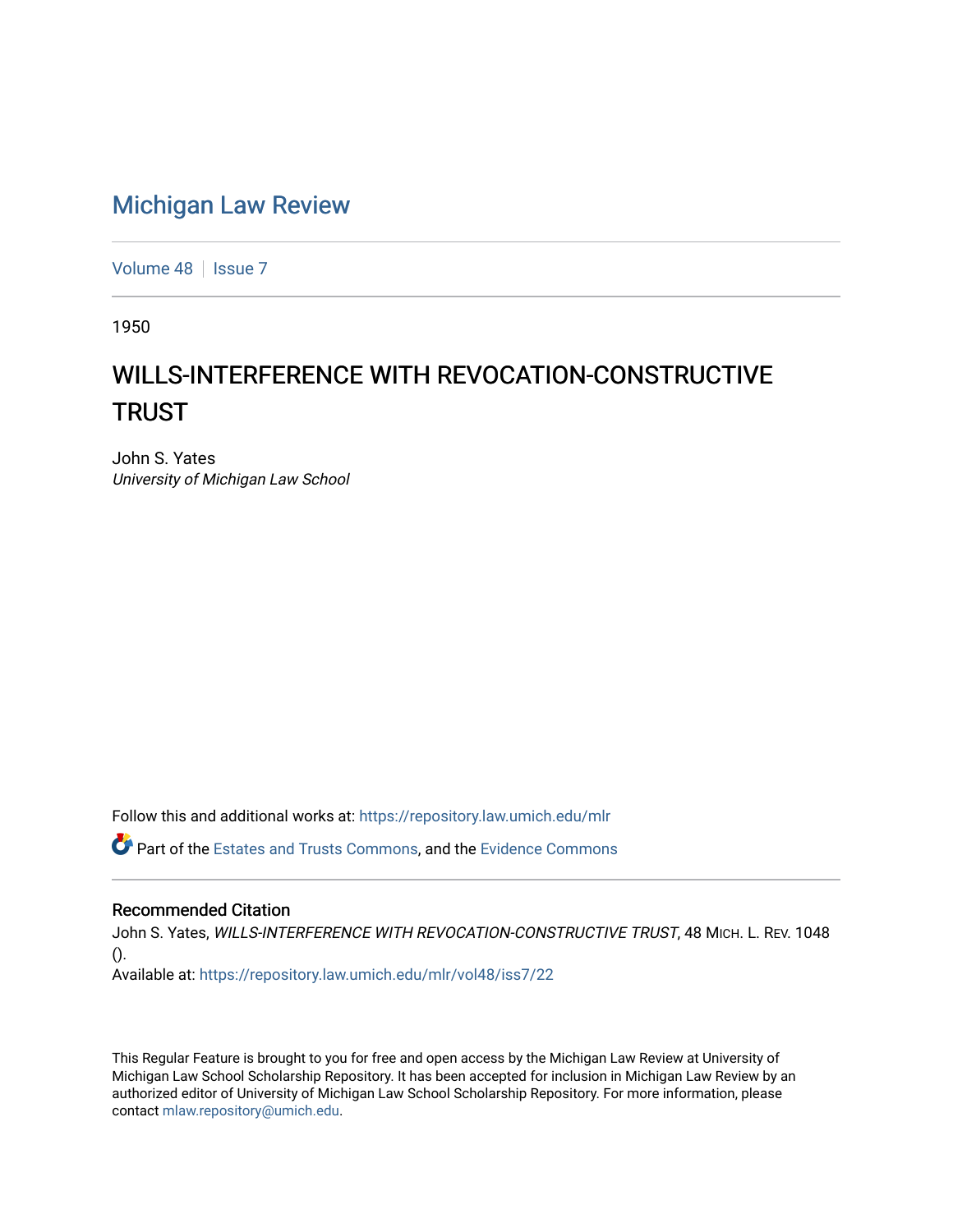WILLS-INTERFERENCE WITH REVOCATION-CONSTRUCTIVE TRUST-The complaint alleged that testatrix who had executed a will leaving her whole estate to defendants attempted to make a new will containing legacies to plaintiffs, but that by means of misrepresentations, undue influence, force, and murder, testatrix was prevented by defendants from signing the new will. On appeal from dismissal of the complaint for insufficiency, held, reversed. If the allega-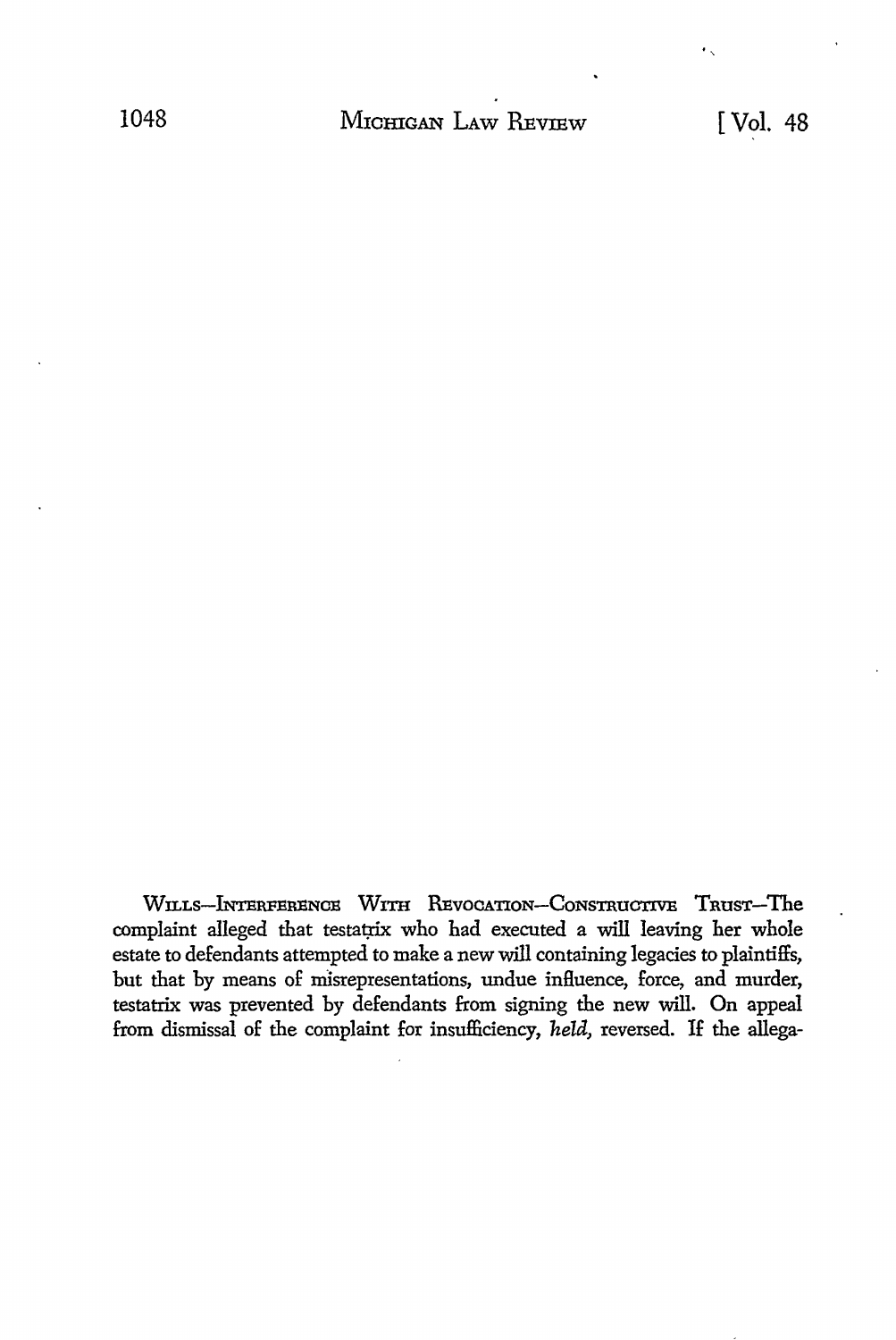tions of the complaint be taken as true, plaintiffs are entitled to a judicial declaration that defendants hold the property under a constructive trust for plaintiffs. *Latham v. Father Divine,* 299 N.Y. 22, 85 N.E. (2d) 168 (1949).

Courts of equity have long thought it proper to impose a constructive trust on a distributee or legatee where the execution or revocation of the will has been induced or prevented by force, fraud, or undue inHuence.1 The general rule with respect to revocations is that, despite the wrong, the testacy or intestacy of the decedent is nevertheless his legal wish subject to an equity.<sup>2</sup> Invariably, however, the courts have directed their attention exclusively to the unjust enrichment of the defendant and have neglected entirely the plaintiff's equities, resting their decisions on the maxim "that no one may profit from his own wrong." The courts' willingness to impose a constructive trust has been affected by such factors as: (1) whether the defendant or a third person was guilty of the fraud, $3(2)$  whether or not the defendant was an heir or distributee, and (3) the Hagitiousness of the defendant's misconduct. The courts and the text writers have been concerned with a conflict of policies between complying with the Statute of Wills on the one hand and denying the defendant unjust enrichment on the other,<sup>4</sup> yet there is the equally well-recognized principle that the plaintiff is not entitled to more relief than is necessary to make him whole. Both the defendant, as distributee or legatee, and the plaintiff, as disappointed distributee or intended legatee, had mere expectancies. To permit full recovery by means of a constructive trust where the interest invaded is only in expectancy seems as inaccurate as to deny recovery altogether. If the decedent was advanced in age, near death, and not in the habit of changing his will, the value of the expectancy would be much greater than if he were young and his will subject to frequent change during his lifetime. And if the defendant's misconduct was merely temporary, the decedent might have expressed his true intent after it ceased; therefore, it is much less the proximate cause of the loss of the plaintiff's expectancy than if it continued until the decedent's death. Where, as in the principal case, the defendant's misconduct causes or continues until the decedent's death, the damages equal the full value of the expectancy, but theoretically the expectancy never equals the full amount of the legacy until it has become a vested right by

l Marriot v. Marriot, I Strange 666, 93 Eng. Rep. 770 (I 725); Dixon v. Olmius, I Cox Ch. Cas. 414, 29 Eng. Rep. 1227 (1787); Luttrell v. Waltham, cited with approval by Lord Eldon•in Mestaer v. Gillespie, 11 Ves. Jr. 622 at 638, 32 Eng. Rep. 1230 at 1236 (1805); Gains v. Gains, 2 A. K. Marsh (Ky.) 190, 12 Am. Dec. 375 (1820) (dictum); Bulkley v. Wilford, 8 Bligh (N.S.) Ill, 2 Cl. & Fin. 102, 6 Eng. Rep. 1094 (1834); Blanchard v. Blanchard, 32 Vt. 62 (1859) (dictum); Brazil v. Silva, 181 Cal. 490, 185 P. 174 (1919); Seeds v. Seeds, 116 Ohio St. 144, 156 N.E. 193 (1927); and see 98 A.L.R. 474 (1935); RESTITUTION RESTATEMENT §184 (1937) comment *i*, in particular, as applied to the facts of the principal case; I PAGB, WILLS §448 (1941); *Contra:* Kent v. Mahaffey, 10 Ohio St. 204 (1859); Bohleber v. Rebstock, 255 ill. 53, 99 N.E. 75 (1912).

<sup>2</sup> Restitution Restatement §184 (1937); 1 Perry, Trusts and Trustees §182 (1929); 68 C.J. 824, Wills §529 (1934). The same rule should apply to original wills wrongfully induced but such has not always been the case. Warren, "Fraud, Undue Influence, and . Mistake in Wills," 41 HARv. L. RBv. 309 at 313 (1928).

<sup>3</sup>Kent v. Mahaffey, supra, note 3; Dye v. Parker, 108 Kan. 304, 194 P. 640, 195 P. 599 (1921).

4 3 Scon, TRusTs §489.6 (1939).